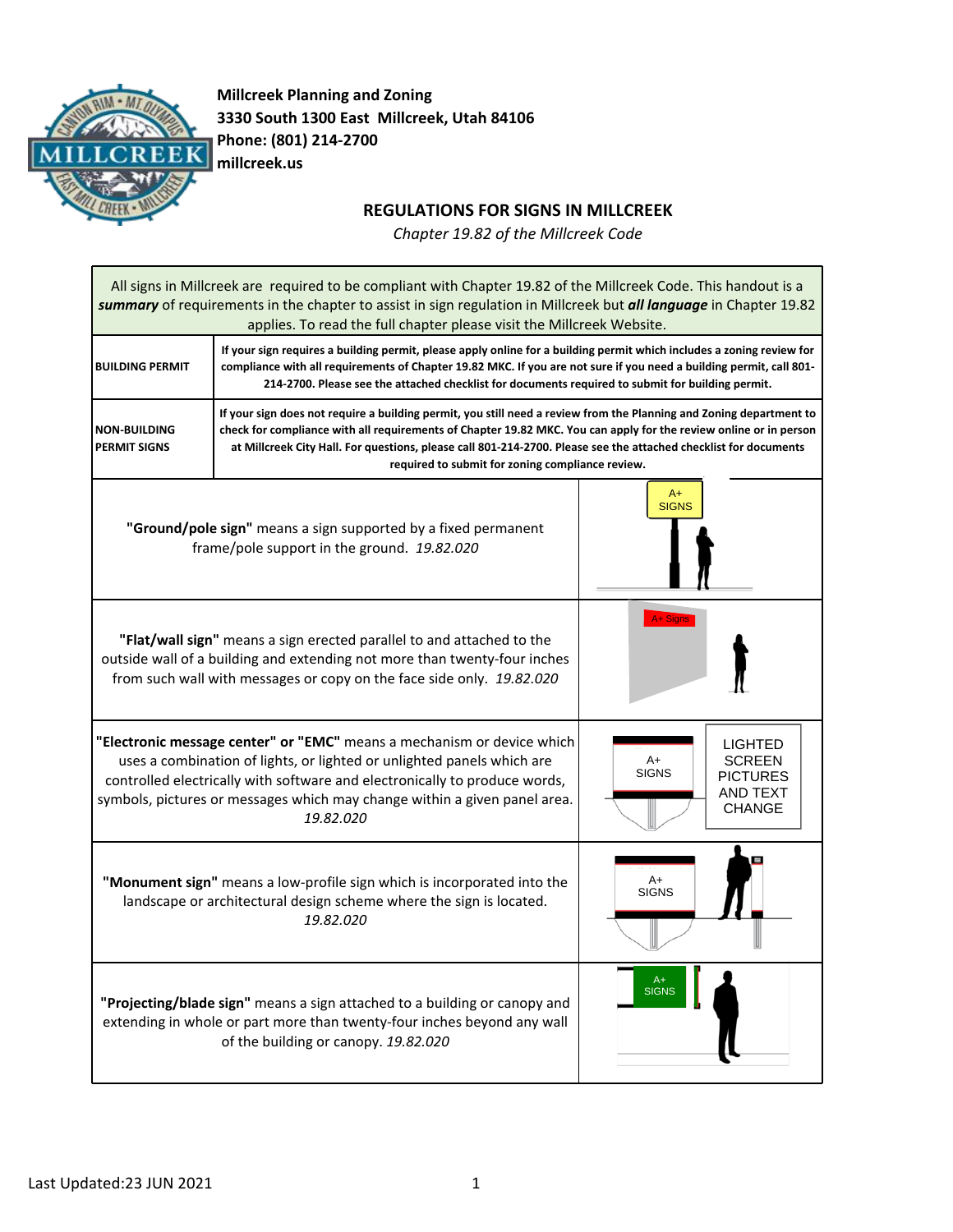## **"Temporary sign,"** means a sign constructed of paper, cloth, canvas, light fabric, cardboard, wallboard or other light materials, with or without frames and is restricted to section 19.82.140 of this title. *19.82.020*



## **19.82.170 Prohibited Signs**

**SIGNS NOT ALLOWED IN MILLCREEK**

Signs not specifically allowed by this chapter are prohibited. Without restricting or limiting the provisions of this **section, the following signs are specifically prohibited: Snipe, feather, blower machines, streamers, mobile signs,** signs on vehicles parked within 20' of the public ROW, searchlights, pennants/streamers, inflatable, items used to convey services or products sold on the premises within 30' of the public right-of-way, and pedestal signs.

19.82.190 [On-Premises](https://millcreek.municipalcodeonline.com/book?type=planzone#name=19.82.190_On-Premises_Signs_Allowed_In_Zoning_Districts) Signs Allowed In Zoning Districts

| Α.          | Table 19.82.190              |                                                                                                                                                                                         | SIGNS ALLOWED, BY ZONES |                                                                                                   |                                                                                                                                                                                                                                           |
|-------------|------------------------------|-----------------------------------------------------------------------------------------------------------------------------------------------------------------------------------------|-------------------------|---------------------------------------------------------------------------------------------------|-------------------------------------------------------------------------------------------------------------------------------------------------------------------------------------------------------------------------------------------|
| <b>ZONE</b> | <b>SIGN TYPE</b>             | <b>SIZE</b>                                                                                                                                                                             | <b>HEIGHT</b>           | <b>LOCATION AND</b><br><b>NUMBER OF</b><br><b>SIGNS</b>                                           | <b>OTHER</b>                                                                                                                                                                                                                              |
| All zones   | Construction/<br>development | 32 sq. ft. plus 1<br>sq. ft. for each 10<br>ft. of frontage<br>over 30 ft to a<br>maximum of 64<br>sq. ft. per<br>development                                                           | 12 ft. max.             | On private<br>property and a<br>minimum of 5 ft<br>from the public<br>ROW. One per<br>frontage    | Sign must be<br>removed 6<br>months from final<br>building or<br>conditional use<br>inspection that<br>allows occupancy<br>or when 100% of<br>the facilities are<br>occupied,<br>whichever occurs<br>first. No<br>illumination<br>allowed |
|             |                              | Signs for<br>subdivisions of 5<br>lots or more<br>located on the<br>development may<br>be 32 sq. ft. plus 1<br>sq. ft. for each lot<br>over 5 to a<br>maximum of 64<br>sq. ft. per sign | 12 ft. max.             | On private<br>property and a<br>minimum of 5 ft<br>from the public<br>ROW. One per<br>development | Sign must be<br>removed 6<br>months from final<br>building or<br>conditional use<br>inspection that<br>allows occupancy<br>or when 100% of<br>the facilities are<br>occupied,<br>whichever occurs<br>first. No<br>illumination<br>allowed |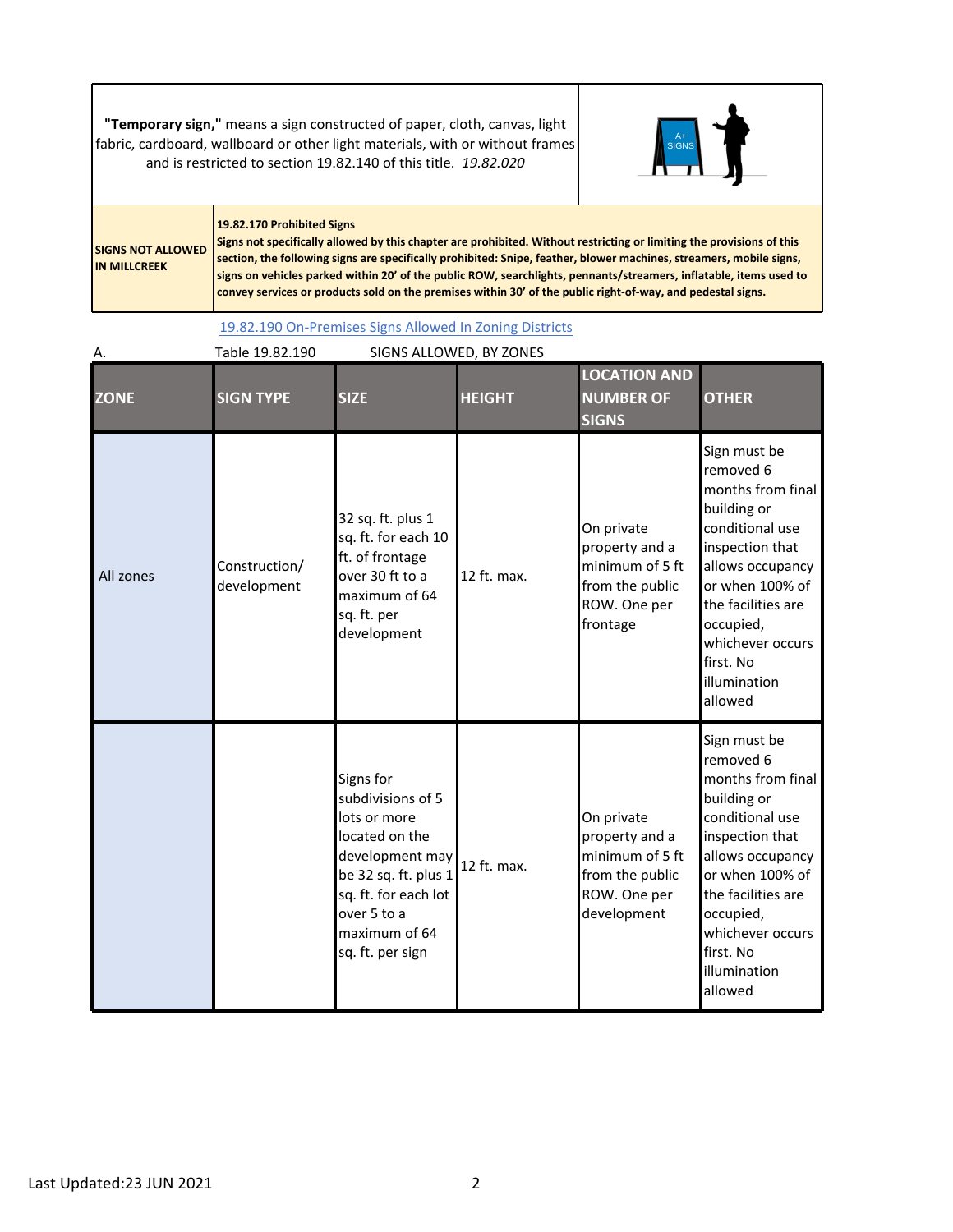|                                                                                                                               | Construction signs<br>for multifamily<br>developments of<br>more than 20<br>units and not<br>located on the<br>development<br>shall not exceed a<br>maximum of 10<br>ft. vertical and 20<br>ft. horizontal | 12 ft. max.                  | On private<br>property                                                                                              | All signs must be<br>approved by the<br>planning<br>commission for a<br>period not to<br>exceed one year.<br>Approval may be<br>renewed by the<br>planning<br>commission                                                                                                                                                |
|-------------------------------------------------------------------------------------------------------------------------------|------------------------------------------------------------------------------------------------------------------------------------------------------------------------------------------------------------|------------------------------|---------------------------------------------------------------------------------------------------------------------|-------------------------------------------------------------------------------------------------------------------------------------------------------------------------------------------------------------------------------------------------------------------------------------------------------------------------|
| Nameplate                                                                                                                     | 3 sq. ft. maximum<br>per use                                                                                                                                                                               |                              | Attached to main<br>structure. One<br>per residential<br>unit or business                                           | <b>Backlit only</b>                                                                                                                                                                                                                                                                                                     |
| Property                                                                                                                      | 6 sq. ft. maximum 4 ft. max.                                                                                                                                                                               |                              | On private<br>property and a<br>minimum of 5 ft<br>from the public<br>ROW. Two per<br>development, per<br>frontage. |                                                                                                                                                                                                                                                                                                                         |
| Service                                                                                                                       | 6 sq. ft. maximum                                                                                                                                                                                          | 3 ft. when free-<br>standing | On private<br>property and a<br>minimum of 5 ft<br>from the public<br>ROW. Two per<br>development, per<br>frontage. | Only allowed for<br>non-residential<br>uses. No<br>illumination<br>allowed                                                                                                                                                                                                                                              |
| Monument for<br>certain uses (see<br>other zones for<br>specific<br>requirements<br>which supersede<br>these<br>requirements) | One per lot, 32<br>sq. ft. plus 1 sq. ft.<br>for every 10 ft. of<br>frontage over 30<br>ft. to a maximum<br>of 64 sq. ft.                                                                                  | 6 ft. max.                   | On private<br>property and set<br>back 5 ft. from<br>property lines                                                 | One sign per<br>street frontage<br>and landscaped<br>appropriately for<br>the site. Allowed<br>with public or<br>quasi-public<br>buildings or uses,<br>planned unit<br>developments,<br>golf courses,<br>cemeteries,<br>dwelling groups,<br>day<br>care/preschool<br>centers, or other<br>uses permitted in<br>the zone |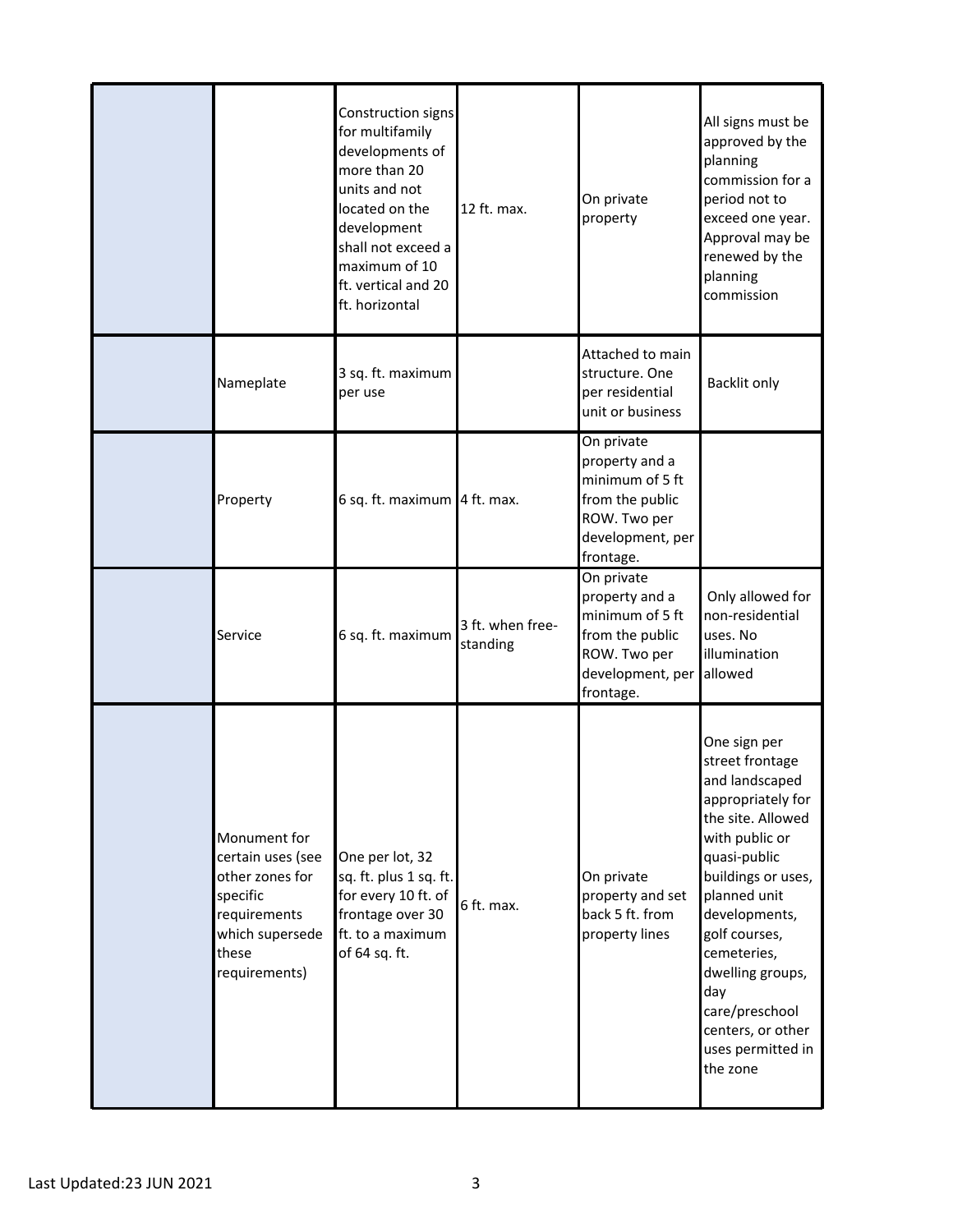|                            | Flat/Wall for<br>certain uses (see<br>other zones for<br>specific<br>requirements<br>which supersede<br>these<br>requirements) | 5% of a wall area                                                                                                        |               | Attached to a<br>building and one<br>per street<br>frontage                        | Allowed with<br>public or quasi-<br>public buildings,<br>planned unit<br>developments,<br>golf courses,<br>cemeteries,<br>dwelling groups,<br>or other uses<br>permitted in the<br>zone or as<br>approved in<br>conjunction with<br>a conditional<br>permit approval |
|----------------------------|--------------------------------------------------------------------------------------------------------------------------------|--------------------------------------------------------------------------------------------------------------------------|---------------|------------------------------------------------------------------------------------|----------------------------------------------------------------------------------------------------------------------------------------------------------------------------------------------------------------------------------------------------------------------|
| prohibited above.          |                                                                                                                                | Downlit illumination may be built into or attached onto the signs listed above, unless                                   |               |                                                                                    |                                                                                                                                                                                                                                                                      |
| <b>SPECIFIC ZONE</b>       | <b>SIGN TYPE</b>                                                                                                               | <b>SIZE</b>                                                                                                              | <b>HEIGHT</b> | <b>LOCATION AND</b><br><b>NUMBER OF</b>                                            | <b>OTHER</b>                                                                                                                                                                                                                                                         |
| $R-4-8.5, R-M,$<br>RMH, MD |                                                                                                                                |                                                                                                                          |               |                                                                                    |                                                                                                                                                                                                                                                                      |
|                            | Flat                                                                                                                           | 15% of a wall area                                                                                                       |               | Attached to a<br>building                                                          | Signs that are<br>exposed to<br>dwellings on<br>adjacent<br>properties shall<br>not be illuminated                                                                                                                                                                   |
|                            | Monument                                                                                                                       | One per lot, 32<br>sq. ft. plus 1 sq. ft.<br>for every 10 ft. of<br>frontage over 30<br>ft to a maximum<br>of 64 sq. ft. | 6 ft. max.    | Only allowed on<br>private property<br>and setback 5 ft.<br>from property<br>lines | Shall be<br>incorporated into<br>a landscaped<br>accent area. May<br>be illuminated if<br>located on a<br>major arterial<br>street and not<br>directly shining<br>onto a property<br>occupied by a<br>residential use.                                               |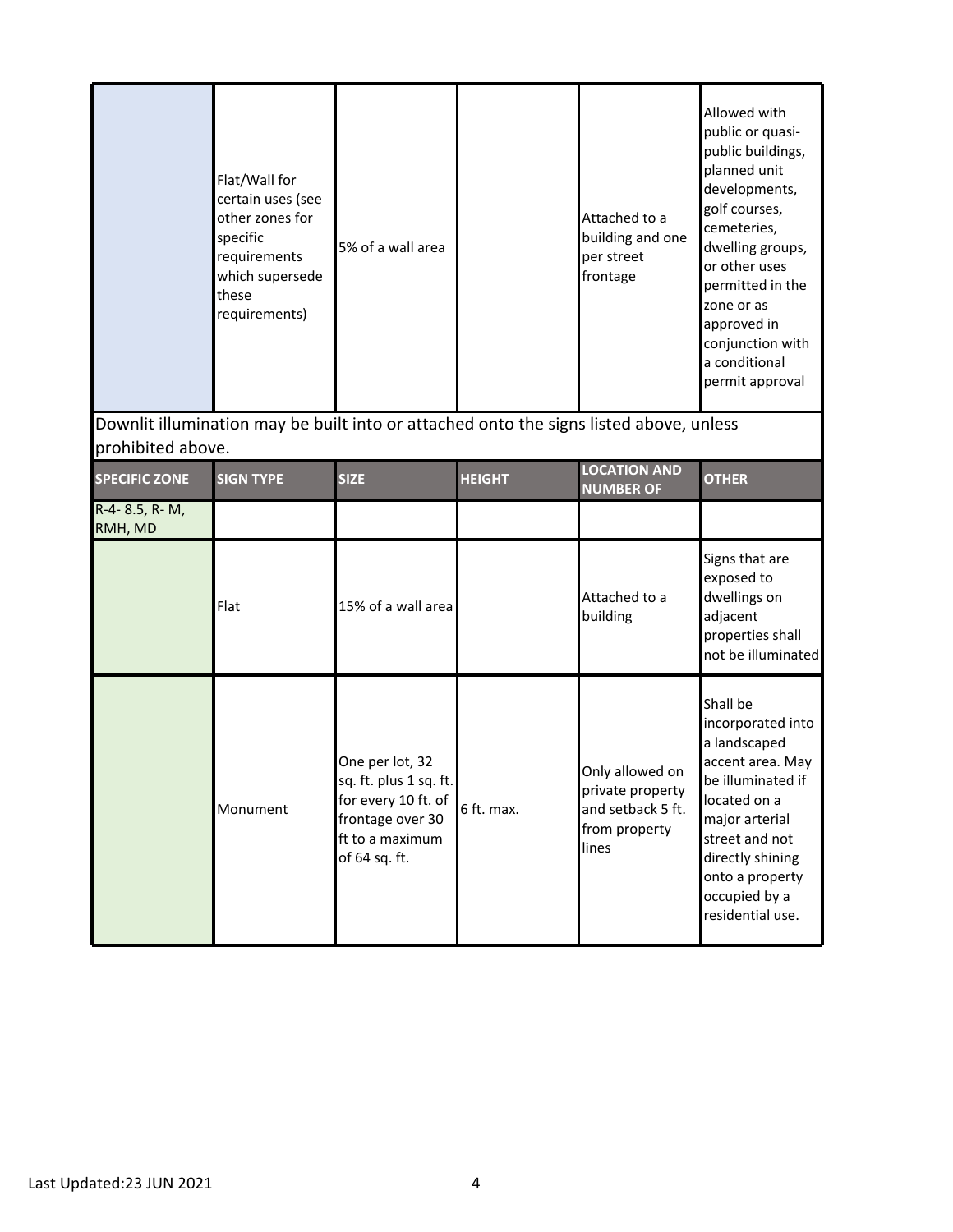| $C-1$ | Ground/pole sign | One per lot, 48<br>sq. ft. plus 1 sq. ft.<br>for each 4 ft. of<br>street frontage<br>over 30, but not<br>to exceed 64 sq.<br>lft. | 15 ft. max. | 15 ft. setback                                                                                                        | Illumination may<br>be built into or<br>attached to signs<br>unless exposed to<br>a dwelling on<br>adjacent property<br>or a residential<br>zone boundary in<br>which case it may<br>be allowed with<br>conditional use<br>approval. No<br>upward<br>illumination is<br>allowed. |
|-------|------------------|-----------------------------------------------------------------------------------------------------------------------------------|-------------|-----------------------------------------------------------------------------------------------------------------------|----------------------------------------------------------------------------------------------------------------------------------------------------------------------------------------------------------------------------------------------------------------------------------|
|       | Window           | 12 sq. ft.<br>maximum per use                                                                                                     |             |                                                                                                                       | No illumination<br>allowed                                                                                                                                                                                                                                                       |
|       | Flat or wall     | 15% of a wall area                                                                                                                |             | One per business<br>per street<br>frontage                                                                            | Illumination may<br>be built into the<br>letters. A flat or<br>wall sign may only<br>be used if an<br>awning sign is not<br>used. No upward<br>illumination is<br>allowed.                                                                                                       |
|       | Temporary        |                                                                                                                                   |             |                                                                                                                       | See MKZ<br>19.82.140                                                                                                                                                                                                                                                             |
|       | Monument         | One per lot, 32<br>sq. ft. plus 1 sq. ft.<br>for every 4 ft. of<br>frontage over 30<br>ft to a maximum<br>of 64 sq. ft.           | 6 ft. max.  | On private<br>property and<br>setback 5 ft. from<br>property lines.<br>One per every<br>200 ft of street<br>frontage. |                                                                                                                                                                                                                                                                                  |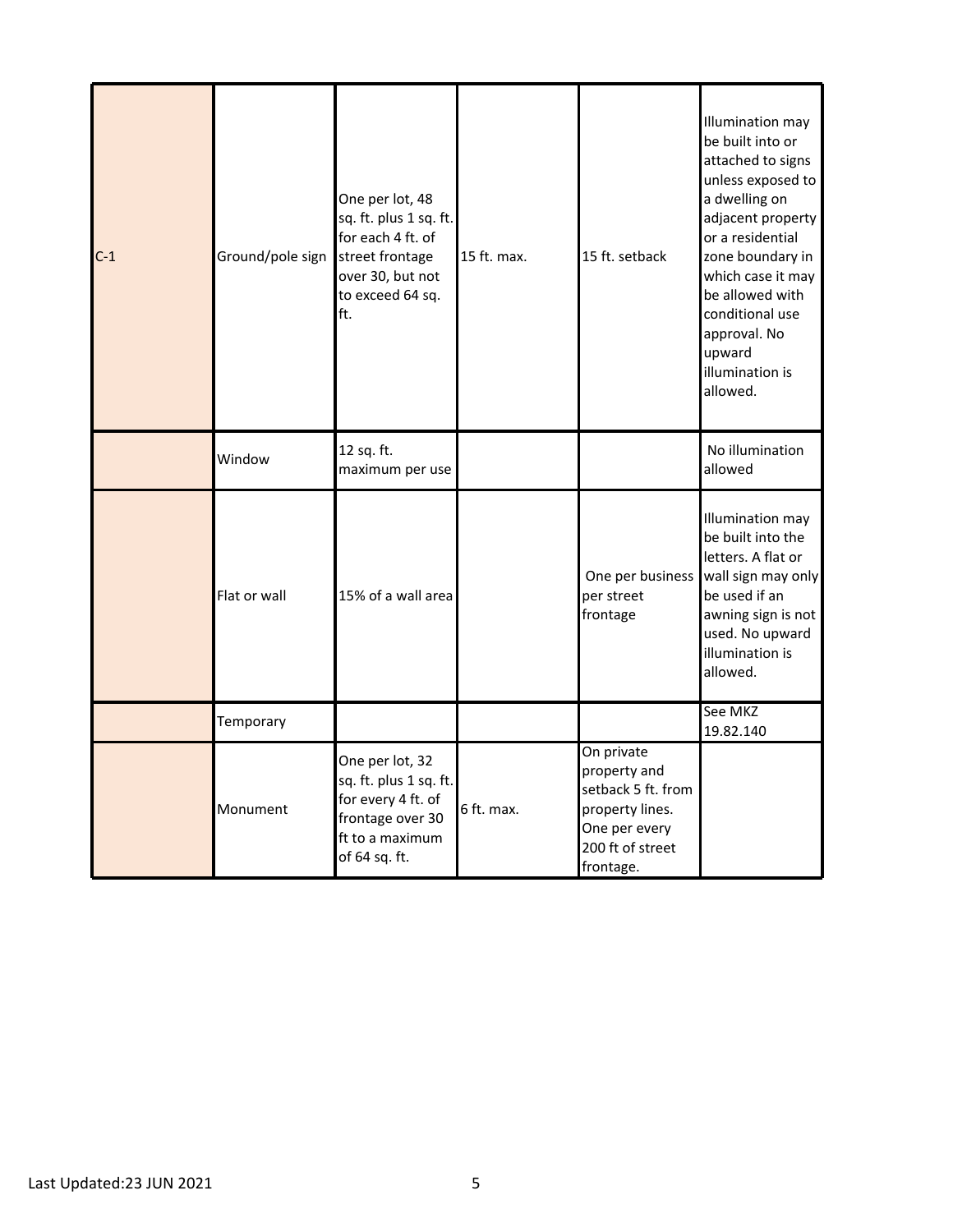|            | Awning                  | 25% of a first<br>floor wall area<br>may be covered<br>with an awning,<br>and 50% of an<br>awning may be<br>covered with<br>graphics | 8 ft. min. above<br>the ground and<br>not above bldg.<br>wall | 6 ft. maximum<br>projection from<br>bldg. May be on<br>three walls of a<br>building                                                                                                              | Attached to<br>building. Primary<br>graphics on face<br>or street side of<br>structure. An<br>awning sign may<br>only be used if a<br>flat or wall sign is<br>not used. Awning<br>signs may not be<br>internally<br>illuminated. |
|------------|-------------------------|--------------------------------------------------------------------------------------------------------------------------------------|---------------------------------------------------------------|--------------------------------------------------------------------------------------------------------------------------------------------------------------------------------------------------|----------------------------------------------------------------------------------------------------------------------------------------------------------------------------------------------------------------------------------|
| $C-2, C-3$ | C-2 Ground/pole<br>sign | 48 sq. ft. plus 1<br>sq. ft. for each<br>foot of frontage<br>over 30 ft on a<br>street to a<br>maximum of 150<br>sq. ft.             | 20 ft. max                                                    | On private<br>property and a<br>minimum of 10 ft<br>from the public<br>ROW. One per<br>frontage and<br>located at least<br>100 ft from any<br>other pole or<br>monument sign                     | Illumination may<br>be built into or<br>attached to signs                                                                                                                                                                        |
|            | Temporary<br>Window     | Up to 50% of<br>window may be<br>covered                                                                                             |                                                               |                                                                                                                                                                                                  | No illumination<br>allowed                                                                                                                                                                                                       |
|            | Flat or wall            | 20% of a wall area                                                                                                                   |                                                               |                                                                                                                                                                                                  | Illumination may<br>be built into the<br>letters. A flat or<br>wall sign may only<br>be used if an<br>awning sign is not<br>used. No upward<br>illumination is<br>allowed.                                                       |
|            | Temporary               |                                                                                                                                      |                                                               |                                                                                                                                                                                                  | See MKZ<br>19.82.140                                                                                                                                                                                                             |
|            | Monument                | 32 sq. ft. plus 1<br>sq. ft. for every 4<br>ft. of frontage<br>over 30 ft on a<br>street to a<br>maximum of 64<br>sq. ft.            | 6 ft. max.                                                    | On private<br>property and<br>setback 5 ft. from<br>property lines. 1<br>sign per 300 ft.<br>frontage or part<br>thereof and<br>located at least 50<br>ft. from any<br>monument or<br>pole sign. |                                                                                                                                                                                                                                  |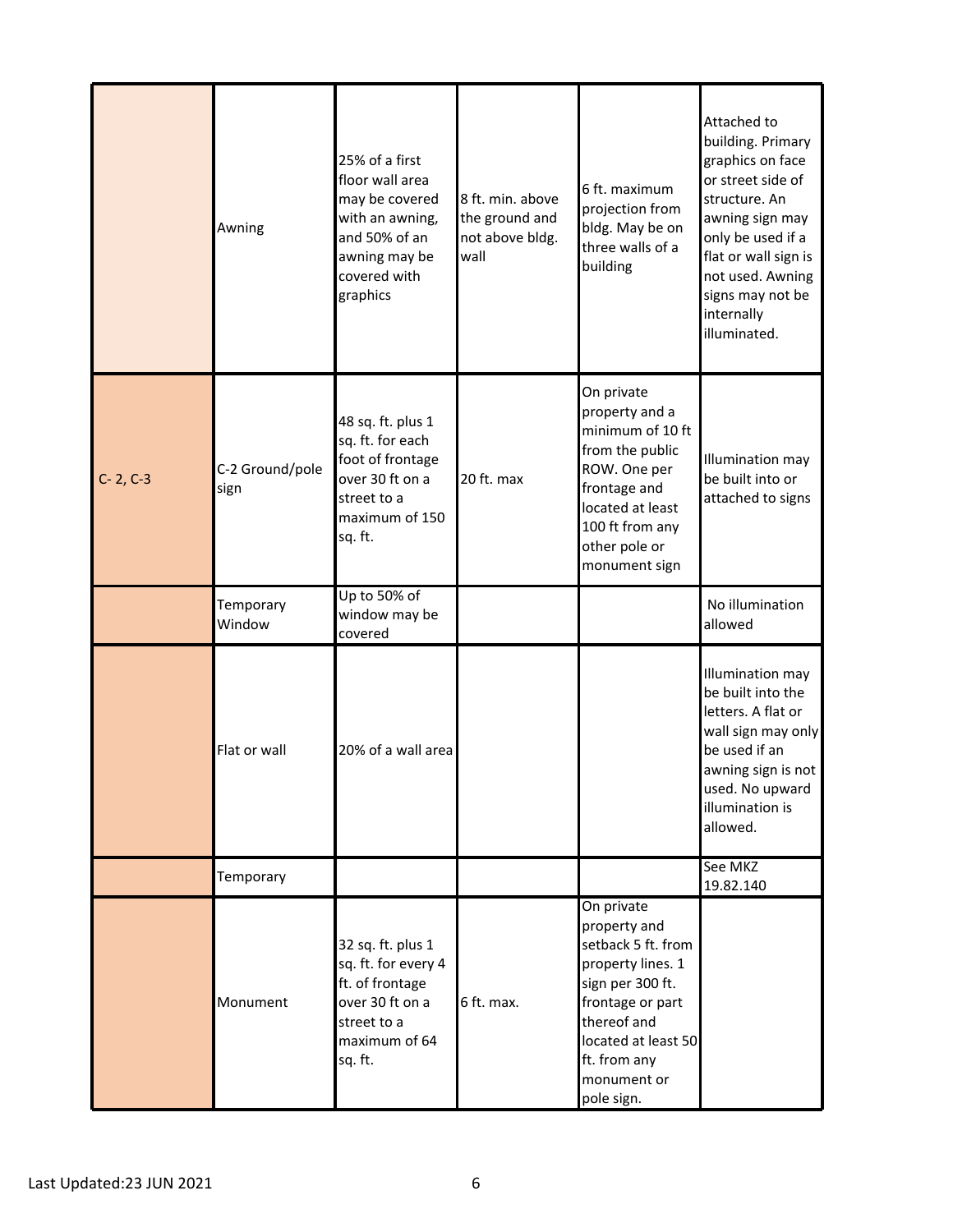|   | Awning                   | 25% of a first<br>floor wall area<br>may be covered<br>with an awning,<br>and 50% of an<br>awning may be<br>covered with<br>graphics | 8 ft. min. above<br>the ground and<br>not above bldg.<br>wall | 6 ft. maximum<br>projection from<br>bldg. Must be on<br>private property.<br>May be on three<br>walls of a building | Attached to<br>building. Primary<br>graphics on face<br>or street side of<br>structure. An<br>awning sign may<br>only be used if a<br>flat or wall sign is<br>not used. Shall<br>not be internally<br>illuminated. |
|---|--------------------------|--------------------------------------------------------------------------------------------------------------------------------------|---------------------------------------------------------------|---------------------------------------------------------------------------------------------------------------------|--------------------------------------------------------------------------------------------------------------------------------------------------------------------------------------------------------------------|
|   | Projecting/Blade<br>sign | One per entrance<br>along frontage<br>and a total of 12<br>square feet                                                               | A minimum of 10<br>ft. above the<br>ground                    | 6 ft. maximum<br>projection from<br>bldg.                                                                           | Attached to<br>building. Primary<br>graphics on face<br>or street side of<br>structure. No<br>illumination.                                                                                                        |
| M | Ground/Pole              | 48 sq. ft. plus 1<br>sq. ft. for each<br>foot of frontage<br>over 30 on a<br>street to a<br>maximum of 150<br>sq. ft.                | 25. ft. max.                                                  | 15 ft. setback, 1<br>sign per frontage                                                                              | Illumination may<br>be built into or<br>attached to sign.<br>No upward<br>illumination is<br>allowed.                                                                                                              |
|   | Window                   | Up to 50% of the<br>window                                                                                                           |                                                               |                                                                                                                     | No illumination<br>allowed                                                                                                                                                                                         |
|   | Flat or wall             | 20% of a wall area                                                                                                                   |                                                               |                                                                                                                     | A flat or wall sign<br>shall only be used<br>if an awning sign<br>is not used                                                                                                                                      |
|   | Temporary                |                                                                                                                                      |                                                               |                                                                                                                     | See MKZ<br>19.82.140                                                                                                                                                                                               |
|   | Monument                 | 32 sq. ft. plus 1<br>sq. ft. for every 4<br>ft. of frontage<br>over 30 ft on a<br>street to a<br>maximum of 64<br>sq. ft.            | 6 ft. max.                                                    | 5 ft minimum<br>setback and 1 sign<br>per 300 ft.<br>frontage or part<br>thereof                                    |                                                                                                                                                                                                                    |